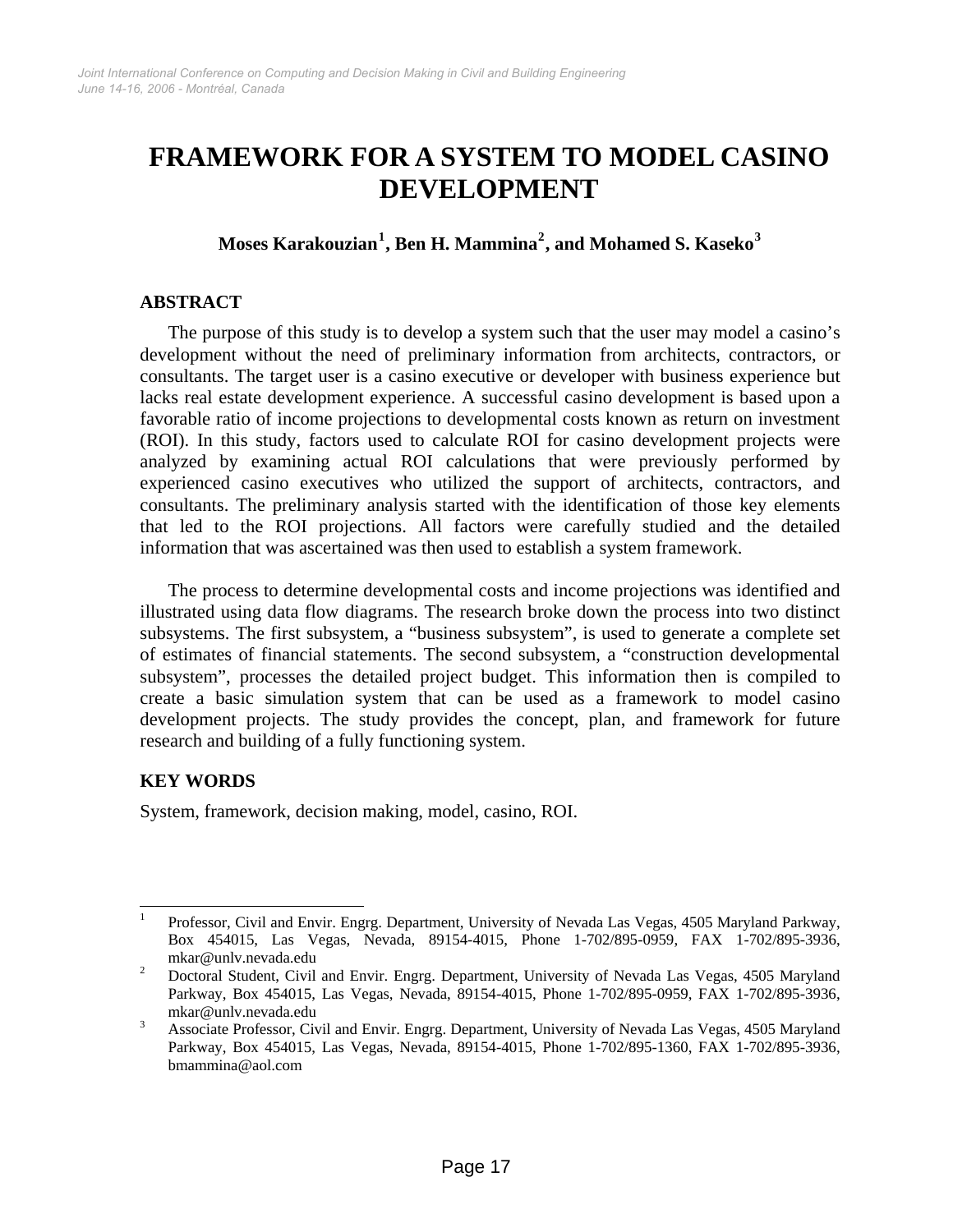# **INTRODUCTION**

 The development of a casino project is a very complex undertaking. It requires the knowledge of casino operations, marketing, finance, law, real estate development, construction, architecture and technical systems/equipment. All of those areas of special knowledge need to be carefully integrated into the development process and feasibility determination of a casino project during the planning stages. Failure to consider all of the variables in developing a casino can result in projects going forward and ending up in bankruptcy. Like all other businesses, casino owners are interested in maximizing the amount of profit that can be realized from a particular casino venture. The general definition of profit is total revenues minus total expenses. The term used to quantify the profitability of a proposed project is Return on Investment or ROI. This general concept of ROI is to compare the net profit of a casino business to the initial cost of creating the facilities. Depending on the needs and sophistication of the casino owner, ROI can be expressed as a percentage, present value of years of cash flow or in the length of time (years) necessary to operate the business to recoup the initial investment. But the important concept to understand at this point is that ROI compares the initial cash investment to the anticipated cash returns and can also quantify the risk involved. For example, a \$1,000,000 investment in government insured certificates might yield a ROI of 3% to 6% with little to no risk. Since the development of a casino project carries considerable risk, the anticipated casino ROI could be in the 15% to 20%+ area. There is no standard for casino ROI expectations. Each casino owner determines his own requirements for ROI based upon his own needs and acceptable exposure to risk. The purpose of this study is to develop a system for casino executives or developers to use that will produce ROI estimates that take into account all the major or critical developmental issues in order to produce credible ROI projections.

# **BACKGROUND AND PURPOSE**

 Casino executives who understand the business of gaming are usually the individuals who perform the planning and calculations that estimate the ROI of casino projects. This is basically true regardless of the size of the casino project. These executives usually have a strong understanding and feel for the potential revenue and financial profitability of the properties. However, they often do not have complete understanding or knowledge of the costs associated with the development and construction of such projects. The approaches they use are often incomplete, inaccurate and based on misinformation which often produces unrealistic development costs and ROI expectations. This study will develop a framework for a system to replace the current project planning approaches. Improving the accuracy of ROI projections, improving the time required to establish ROI projections and defining a more fully coordinated project description are objectives of this system. This framework would be designed to use as input the revenue projections from the casino executives and would produce detailed developmental and construction costs, financial statements and ROI projections. The framework of this system will supplement the intended users with the disciplines required for real estate development. All would be done for the casino executive without the assistance of consultants, designers, engineers, construction or other necessary professionals. The significance of the study is that a system to improve ROI projections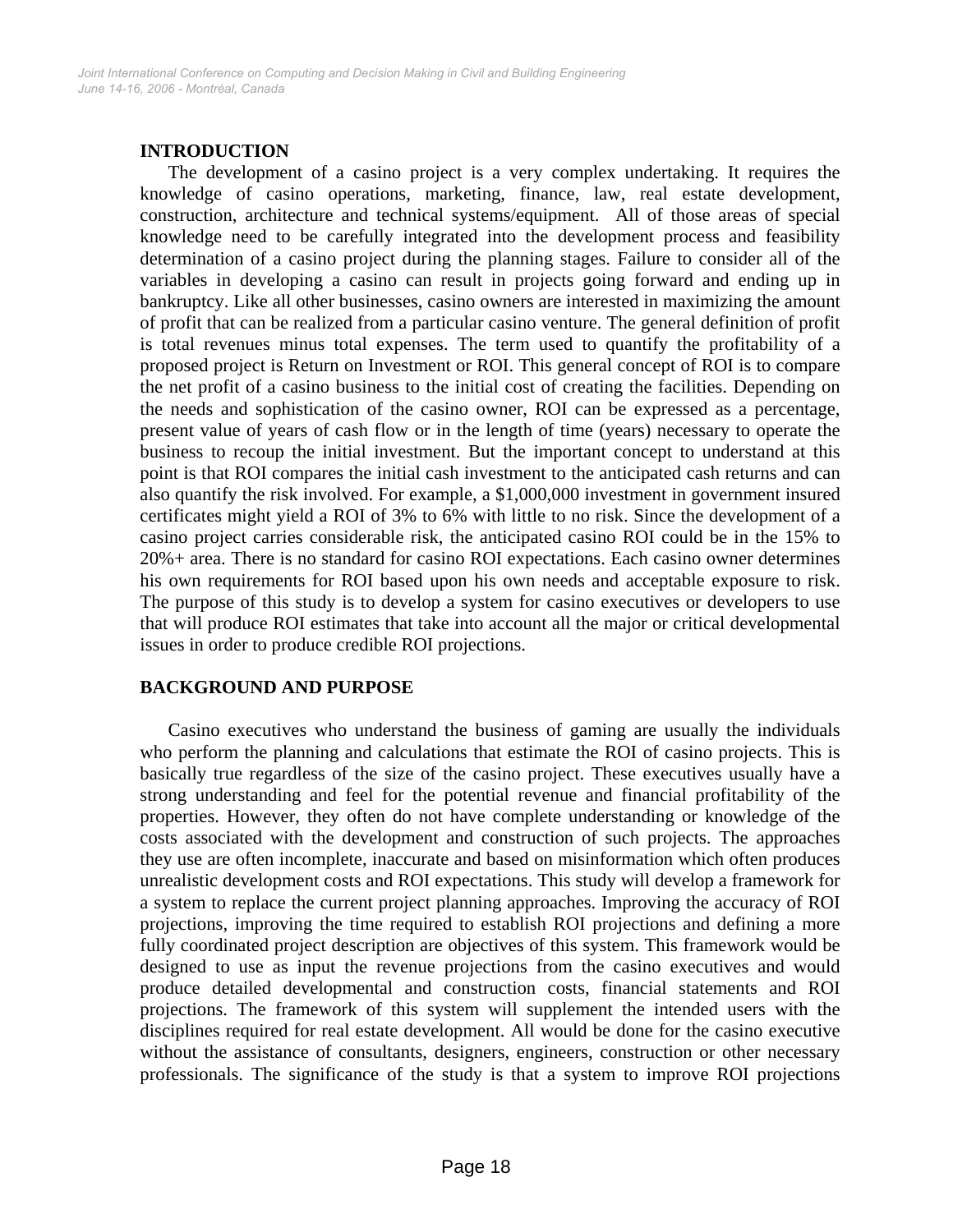would provide a significant business advantage for casino owners and developers. Casino executives would be able to proceed with casino projects confidently and with much less financial risk. Quicker ROI calculations would improve time management of casino executives by allowing them to spend less time on projects that would not be profitable. Projects that had attractive ROI projections would be much more fully defined and based upon technical information of many different professions.

## **ELEMENTS OF THE PROPOSED FRAMEWORK**

Figure 1 below summarizes the basic structure of the proposed framework. The systems will use as input the anticipated project size, and financial projections from the Casino developer. These data will be integrated with detailed unit cost estimates based on an extensive historical data base that can more accurately be able to produce estimates of development costs. The output of the system will be detail financial statements with projected revenues and development costs. These will for the basis for estimates of the ROI.In calculating a ROI there are major groups of information such as income projections and development costs that need to be considered. Major groups of information like these relate to each other and are organized in a specific manner to determine the ROI calculations. In this paper the organization and relationships of these major groups is referred to as the "framework." The framework to model casino development refers to the organization of these major groups of information necessary to model a specific casino development and produce a specific ROI.

## **FRAMEWORK DEVELOPMENT**

 It was found that there is not a "typical" form of worksheet currently being used for calculating developmental costs. However, typical developmental budgets reviewed revealed standard budget categories. There were standard financial statements found that are required to produce ROI calculations. These financial documents are standard word-wide. The system framework illustrates the various lines of interrelated dependencies between income projections and developmental cost projections. The financial statements are strongly dependent upon the local market conditions and regulations of specific gaming jurisdictions. These financial statements are also dependent on the construction costs of that same gaming jurisdiction. Construction costs of a particular gaming jurisdiction are dependent on regional construction cost and available resources.

The system framework indicates the overall or general sharing and processing of information between the main elements of the system. As shown in Figure 2 this system framework includes:

(1) Five information Processor Banks

- 1. ROI Processor Bank
- 2. Financial Processor Bank
- 3. Project Cost Processor Bank
- 4. Staffing Processor Bank
- 5. Report Writer Processor Bank
- (2) Three Specialized Databases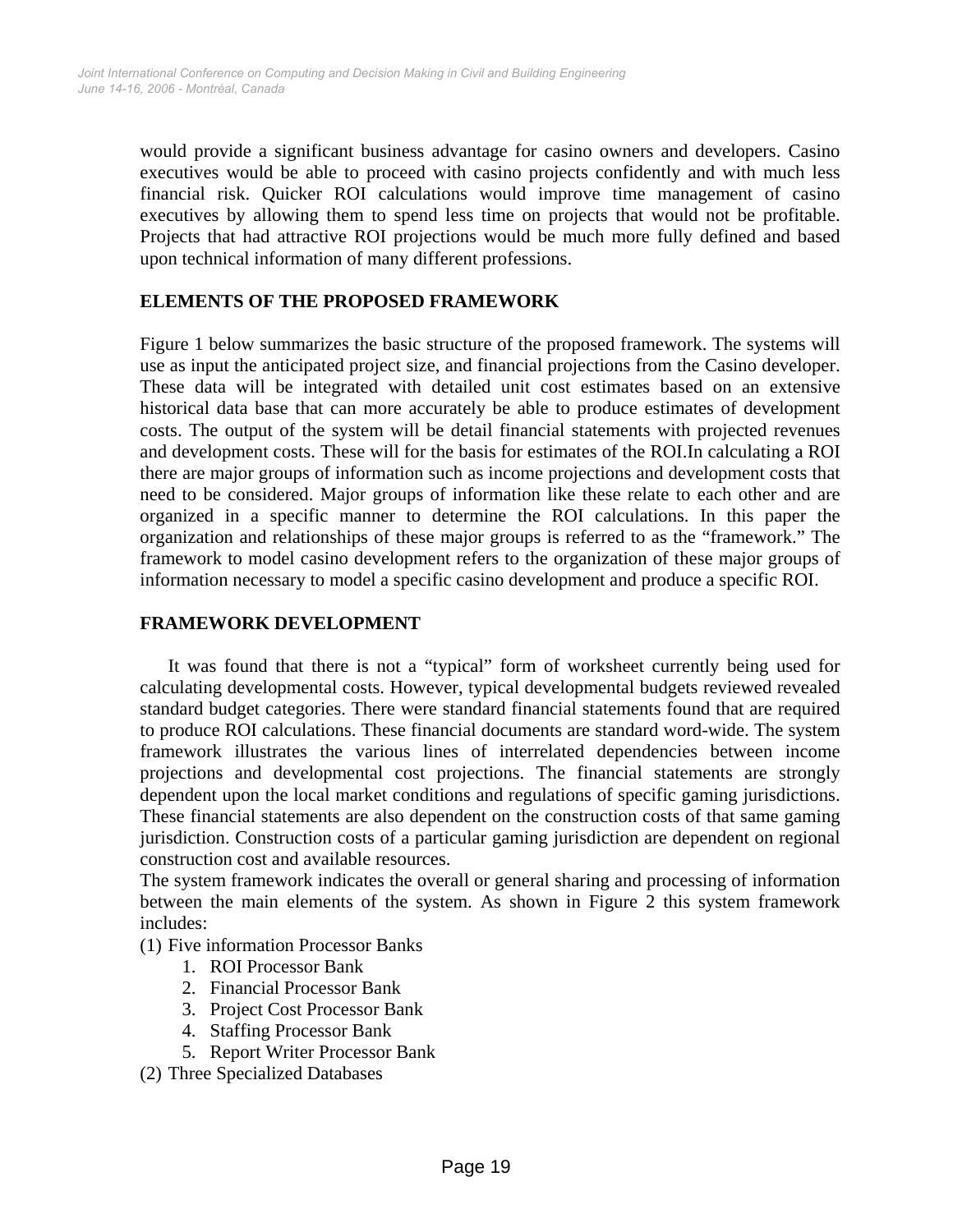*June 14-16, 2006 - Montréal, Canada Joint International Conference on Computing and Decision Making in Civil and Building Engineering*

- a. Staffing Database
- b. Project Cost Database
- c. Direct Input Database
- (3) One Direct Input Module



Figure 1: Elements of the Proposed Framework



FIGURE 2 Framework of the System.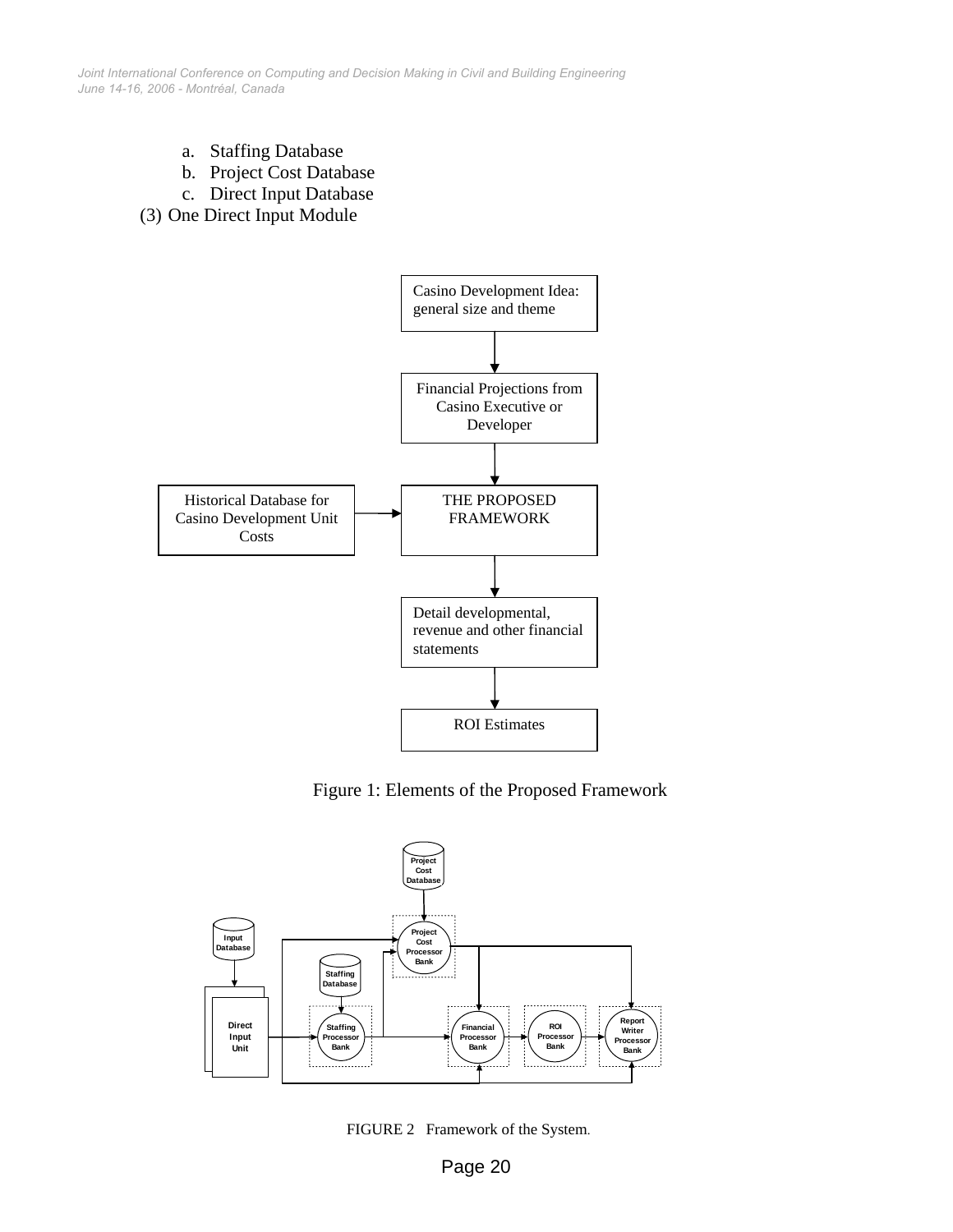There are six separate categories of system data listed above. The individual categories of information include: 1) general data such as name of project, 2) financial data, 3) developmental cost data, 4) staffing data, 5) return on investment (ROI) data and 6) report writing data. Specific input data can fall in multiple categories. Gaming jurisdiction for example is in general, financial, staffing and development cost categories.

 The ROI Processor Bank is only dependent upon the Financial Processor Bank. That is to say that all of the information needed to calculate ROI is found in the financial calculations. All of its input comes from system processing activities; there is no Direct Input information. The ROI Processor Bank does have information output to the Report Writer Processor Bank.

The Financial Processor Bank is dependent upon the Project Cost Processor Bank, Project Staffing Processor Bank and Direct Input Unit. The Project Cost Processor Bank provides information such as total project cost, re-opening expense, construction interest, capitalized interest, depreciation statistics, real estate taxes, insurance costs and debt/equity ratios to the Financial Processor Bank. The Staffing Processor Bank provides the Financial Income Processor Bank with information like labor, cost of goods sold and overhead costs. The Direct Input Unit provides the Financial Income Processor Bank with information like slot win per day, room rates, dinner pricing, etc.

 The Project Cost Processor Bank is dependent upon the Staffing Processor Bank and Direct Input Unit. The Staffing Processor Bank provides information such as staff parking needs, back-of-house space requirements, employee dining requirements, uniforms and preopening expenses etc. The Direct Input Unit provides information pertaining to the size and quality of the facility; it also provides general information such as interest rates, cash investment, schedule, etc.

 The Staffing Processor Bank is only dependent upon Direct Input Unit for information. As the number of slot machines, table games, hotel rooms, restaurants and entertainment units are input to the system, the Staffing Processor Bank computes the total staff required, payroll and facility needs.

 Finally, the Report Writing Processor Bank compiles all of the processed information from the ROI, Financial and Project Cost Processor Banks. The Report Writer Processor Bank provides access to the system information for the purpose of allowing the user to receive reports in a format desired.

 The Staffing Database is intended to provide the information necessary for the Staffing Processor Bank to operate. On a gaming jurisdiction and level of quality basis the Staffing Database will have staffing plans and pay rates for each department in the casino complex as well as the general areas of overhead and expenses.

 The Project Cost Database will house on a jurisdictional and level of quality basis unit costs for developmental costs such as construction, furniture, equipment, supplies and land. It will provide the information necessary to the Project Cost Processor Bank

 The Direct Input Database will provide supplemental information for the system user. At the lowest levels of the system the user will have the opportunity to access the Direct Input Database and research the question prior to making an input. This database could store information as well as direct Internet access to appropriate sites.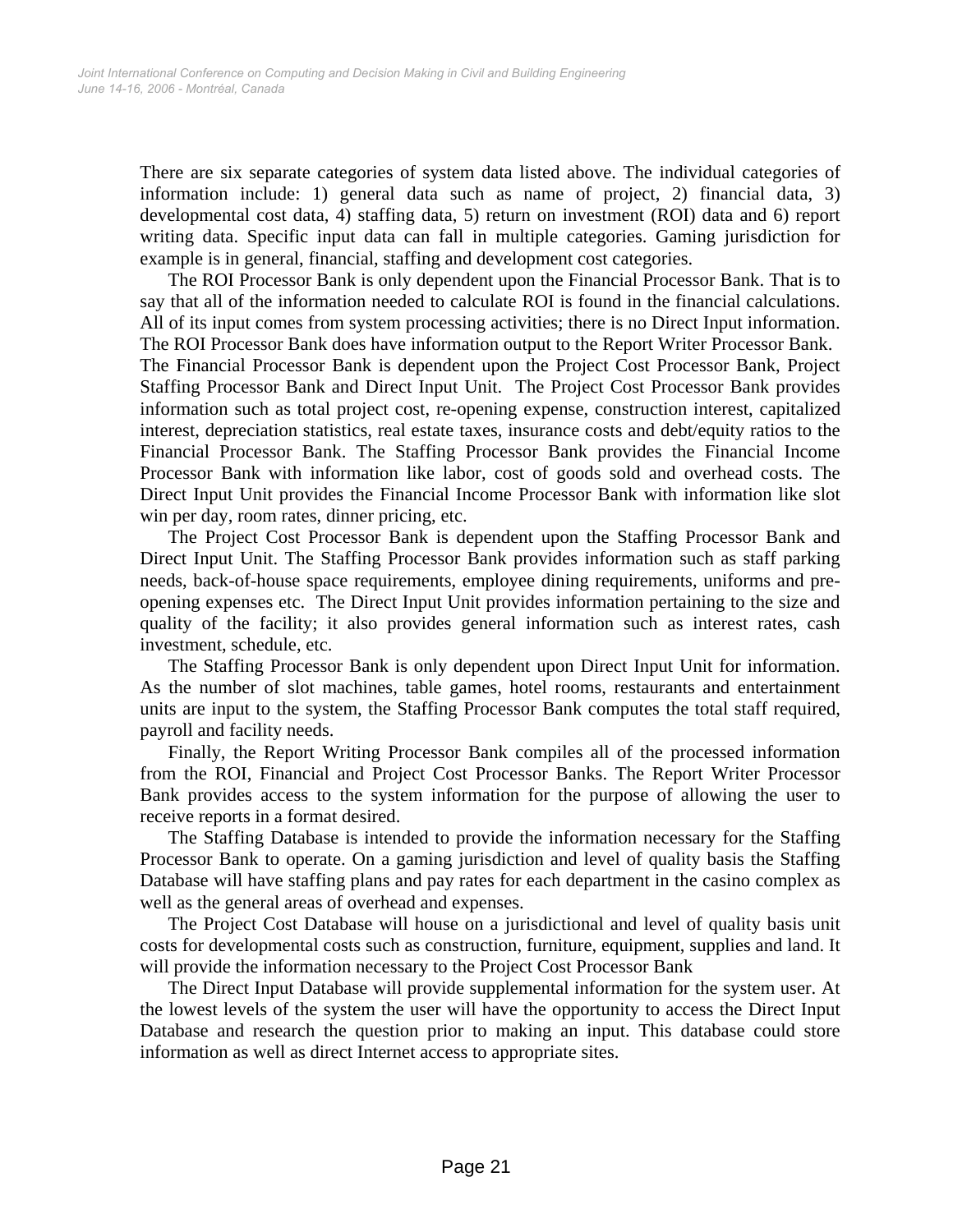Finally, the Direct Input Unit operates at the lowest levels of the system. The user responds to basic information about the major elements of the project (casino, hotel, etc.). Selection of the elements will be made by a "drop-down" selection process. Depending on the elements selected at that time, the system will request more input in greater detail (number of slot machines, win per day etc); some will be directly typed in and others will be selected by "drop-down." Questions asked at these levels will be sufficient to build financial statements, developmental budgets and ROI calculations.

Due to the vast nature of this study's subject, research and discussion of all framework elements will be limited to the financial and developmental elements of the system. The elements not discussed or only briefly mentioned above are extensive and will require much more research and evaluation in the future to completely describe the framework of a system to model casino development. Specifically, those elements requiring future study are the Direct Input Unit, Staffing Processor Bank, Staffing Database, Construction Database, Direct Input Database and Report Writer Processor Bank. The following discussion is intended to illustrate the highlights of each system.

#### **Hierarchy of Data Flow**

The five outlined information processor banks shown in Figure 3 are each composed of their own group of information processors that organize and calculated data so as to produce needed information for the final goal of establishing a ROI for a specific project. In this section a detail discussion of the function of each processor and its overall relationship to the other processors in its group is presented. During the collection of the financial and developmental data it was quickly observed that the processing of this information had a clear organization of timing needs. For example Consolidated Income Statements could not be calculated until Departmental Profit and Loss Statements and Capital Structure calculations were completed. But there was no relationship between the timing of Departmental Profit and Loss Statements and Capital Structure calculations. In other words there was a "critical path" of information that needed to be understood.

 Fourteen separate levels of information were identified. Some levels had only one data processing activity while other had multiple data processing activities. These activities and the scheduling activities of the related processor are shown above in Figure 3 as the Hierarchy of Data Flow. The lowest level, 14, is where initial project input begins.

Between these levels, 01 and 14 is the critical path of processing information. The clearest method of study to determine this path of information was to start at the ROI Processor activity level and work backward.

#### **Level 1: Return on Investment**

 The ROI of a project can be expressed in four ways that are useful to casino executives and each expression of ROI has different meanings when interpreting the relative feasibility of a particular project. These four methods are referred to as 1) Net Present Value (NPV), 2) Internal Rate of Return (IRR), 3) Simple Payback and 4) the Return on Cash Investment.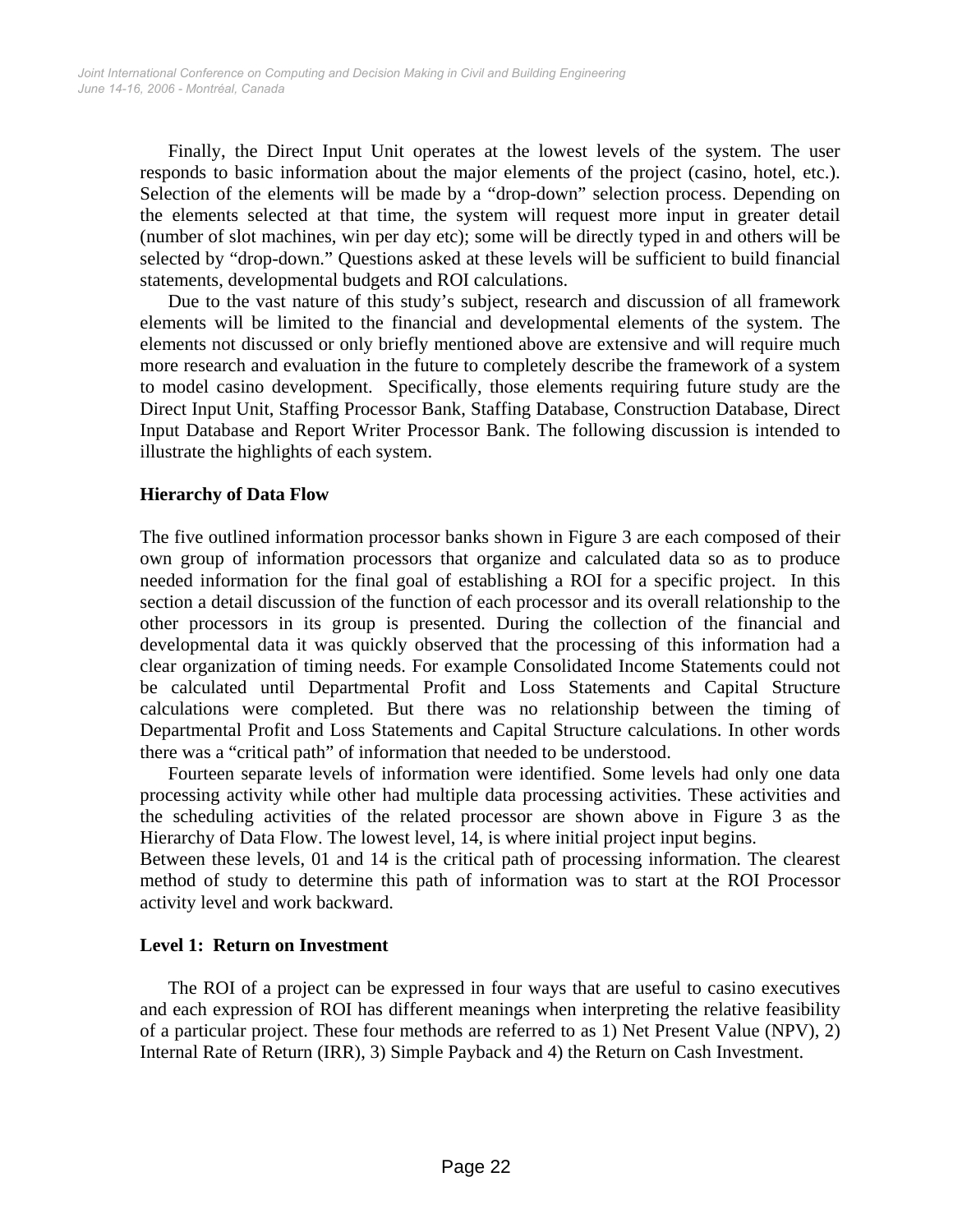## **Level 2: Cash Flow & Balance Sheet Processors**

 Cash Flow Statements and Balance Sheets are key financial indicators in evaluating the financial condition of a project. The Cash Flow Processor requires information from the Depreciation & Amortization, Capital Structure and Consolidated Income Processors. The Balance Sheet Processor only needs information from the Capital Structure and Consolidated Income Processors.

#### **Level 3: Consolidated Income Sheet Processor**

 The Consolidated Income Statement is the summation of all income statements for all departments that produce income. For those departments that do not produce income (housekeeping, maintenance, security etc.) expenses are calculated in the Sales, General and Administrative Processor. It also receives processed data from the Pre-Opening Processor which includes labor, stocking inventory, marketing and training before the casino is actually open to the public.

## **Level 4: Capital Structure and Depreciation & Amortization Processors**

 Capital Structure Processor sums up the total of all developmental cost processors to obtain a total project cost. One of these processors is Interest & Developmental Cash Flow Processor which provides detail about the total project debt and equity. The Depreciation & Amortization Processor sums up all the developmental cost as well, but also sums them into like groups having common depreciation lives. This processor also receives Direct Input so that the user of the system can select the type of depreciation being calculated and the details needed for those calculations.

# **Level 5: Sales, General and Administrative Processors**

 Casino projects include departments that do not produce revenue, but are required in order to support those departments that do produce revenues. Examples of non-revenue producing departments would include surveillance, security, marketing, maintenance etc. The projects also include general costs that cannot be reasonably attributed to revenue producing departments specifically. All of those costs are grouped into an expense statement called Sales, General and Administrative (SG&A). The General Construction and Property Tax Processors and Staffing Processor are required for calculations of the SG&A expense statement. Finally, the SG&A requires information from the Direct Input Unit.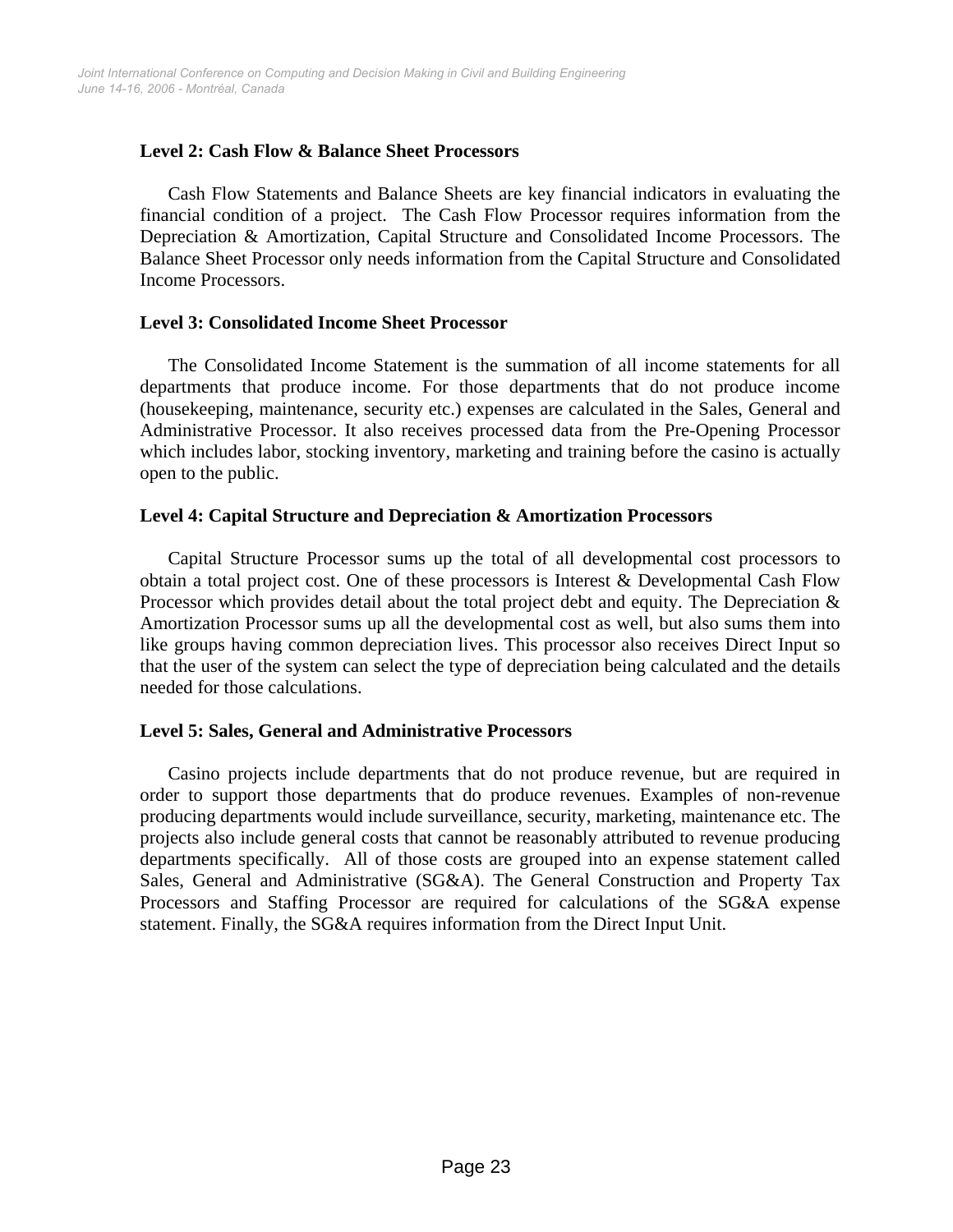

FIGURE 3 Hierarchy of Data Flow.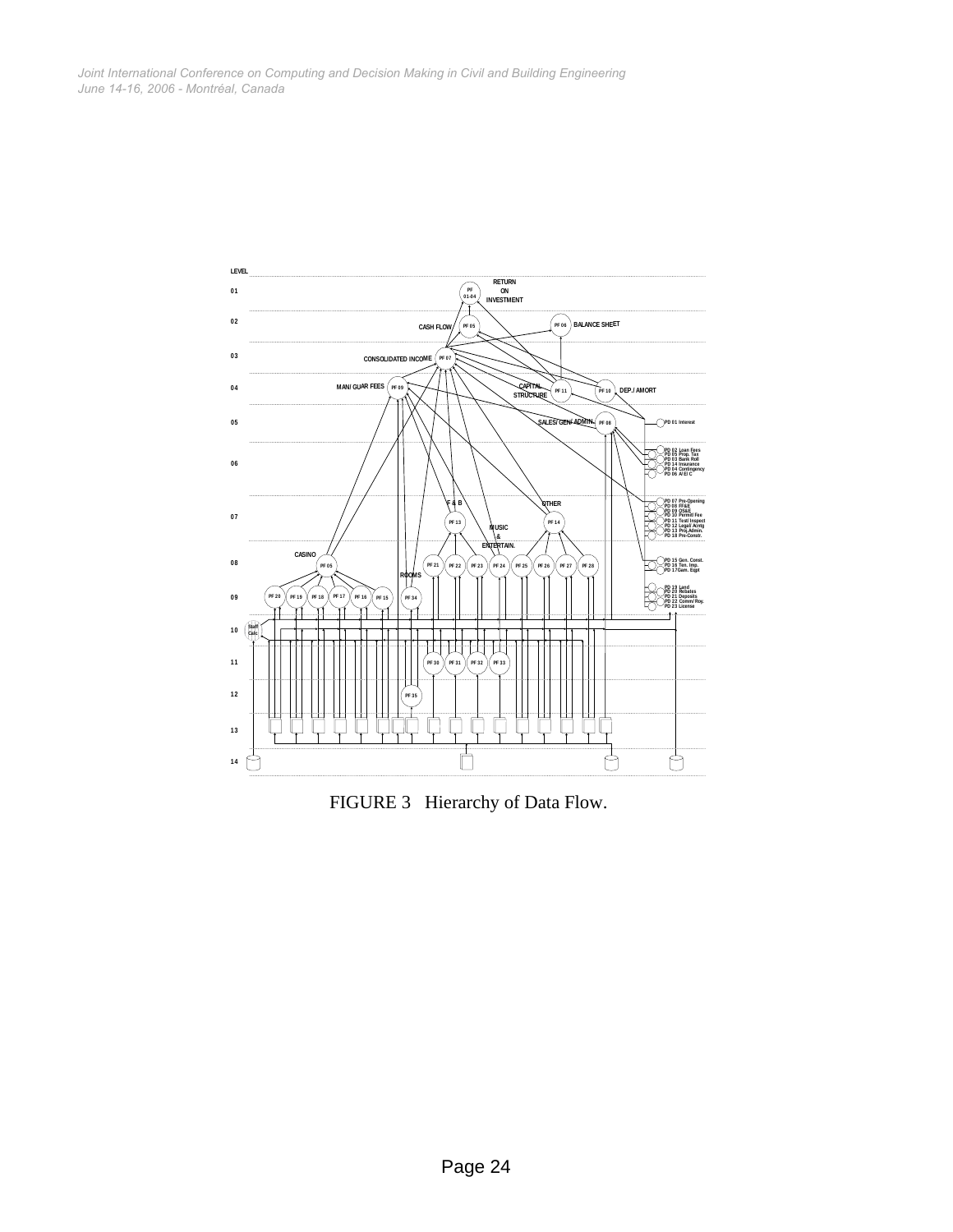## **Level 6:**

 There are six Development processors working at this level namely Interest and Loan Fee Processor, Contingency & Escalation Processor, Property Tax Processor, Insurance Processor, Start-Up Cash & Bank Roll Processor, Architects/Engineers/Designers/Consultants Processor. As their name suggests they calculate interest on loans, property taxes throughout the life of the project, builder's risk insurance & owner's liability insurance, on-hand cash required from the Sales, General and Administrative Processors plus all  $P \& L$  processors and determines the extent of services needed from many architects, engineers and consultants and their costs.

#### **Level 7: Food and Beverage P & L Processor**

 The Food & Beverage Profit & Loss Processor operates by combining the operating results of individual departments. These departments are Food, Beverage and Convention/Banquet which each has their own processors. The six Profit and Loss Processors are basically identical. They process user input from the Direct Input Unit and organize the information into standard Profit and Loss standards.

#### **Level 8: Casino P & L Statement Processor**

 The Casino Profit & Loss Statement combines the Profit and Loss Statements of all casino-operating departments into one statement. The Casino Profit & Lost Processor organizes the data received and transmits the appropriate data to the Consolidated Income Statement for further processing. This processor requires direct input such as number of gaming tables, number of slots, win per machine per day, gaming tax rate etc.

#### **Level 9: Rooms P & L Statement Processor**

The Rooms P & L Processor shown in Figure is a key processor that receives information from the Room Mix Processor, Direct Input Unit and Staffing Processor Bank. When all necessary information has been compiled in the Rooms Profit & Loss Process, the data is transmitted to the Consolidated Income Statement.

#### **Level 10: Complimentary Processor**

The information developed in the Complimentary Processor is sent to each of the profit and loss processors for revenue producing departments. It tells each processor two things:

(1) What goods and services are available to be "comped;" and

(2) What percentage of the total amount "comped" is attributed to each department.